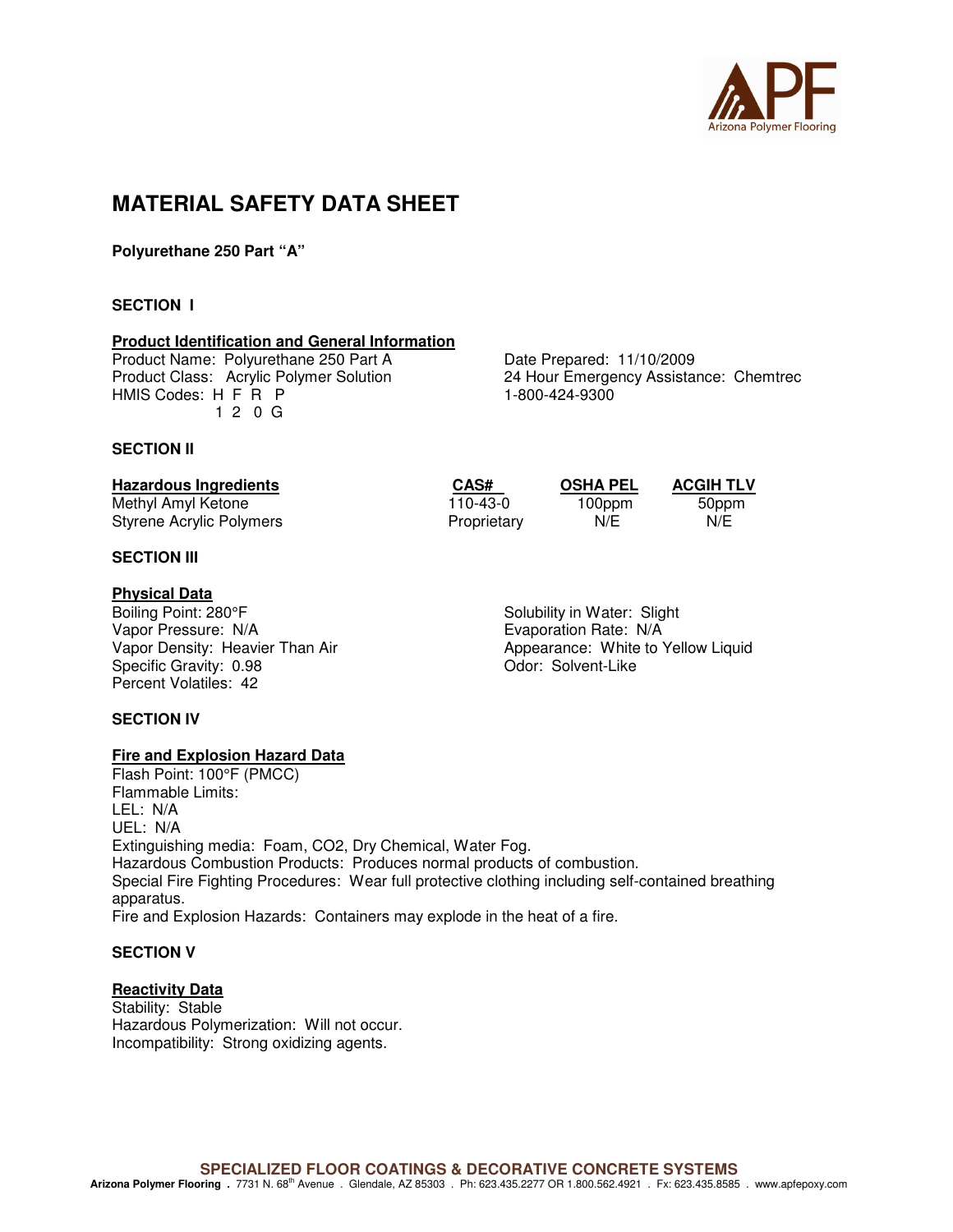# **SECTION VI**

# **Health Hazard Data**

Primary Route of Entry: Inhalation, Skin Contact, Eye

Eye Contact: Contact is severely irritating and can cause pain, tearing, redness and swelling. If left untreated, corneal damage can occur. Injury is slow to heal, but damage is usually reversible.

Skin Contact: Repeated or prolonged exposure may result in dry, defatted or cracked skin. Dermatitis and skin rash may occur. May penetrate skin.

Inhalation: Vapors are irritating to eyes, nose, throat and respiratory tract resulting in itchy eyes, dryness of the throat and tightness of the chest. Other possible symptoms include headache, nausea, narcosis, fatigue and loss of appetite.

Ingestion: Can result in the irritation of the digestive tract. Symptoms include sore throat, abdominal pain, nausea, vomiting and diarrhea.

# **SECTION VII**

# **First Aid**

Eyes: Flush with water for 15 minutes.

Skin: Remove contaminated clothing and wash affected areas with soap and water. Wash contaminated clothing before reuse.

Ingestion: Do not induce vomiting. Do not give anything by mouth to an unconscious person. Seek medical attention.

Inhalation: Move to an area free from further exposure. Administer oxygen or artificial respiration as needed. Seek medical attention.

# **SECTION VIII**

# **Special Protection Information**

Respiratory Protection: A respirator approved for use in organic vapor containing environments. Ventilation: Local exhaust ventilation is recommended.

Eye Protection: Liquid chemical goggles or full-face shield.

Skin Protection: Permeation resistant gloves (Butyl rubber or Nitrile rubber). Wear long sleeved and legged garments.

# **SECTION IX**

# **Spill or Leak Procedures**

Steps to be taken if material is released or spilled: Remove all sources of ignition. Ventilate area. Equip clean-up crew with appropriate protective gear. Dike spilled material and control further spillage if possible. Cover spill with absorbent material. Collect material in open containers. Flush spill area with water.

Waste Disposal Method: Waste disposal must be in accordance with federal, state and local regulations. Empty containers must be handled with care due to product residue and combustible solvent vapors.

# **SECTION X**

# **Shipping Data**

D.O.T. Shipping Name: Paint Related Material Technical Shipping Name: Acrylic Polymer Solution D.O.T. Hazard Class: Flammable Liquid UN/NA Number: UN1263 PG III D.O.T. Labels Required: Flammable Freight Class: 55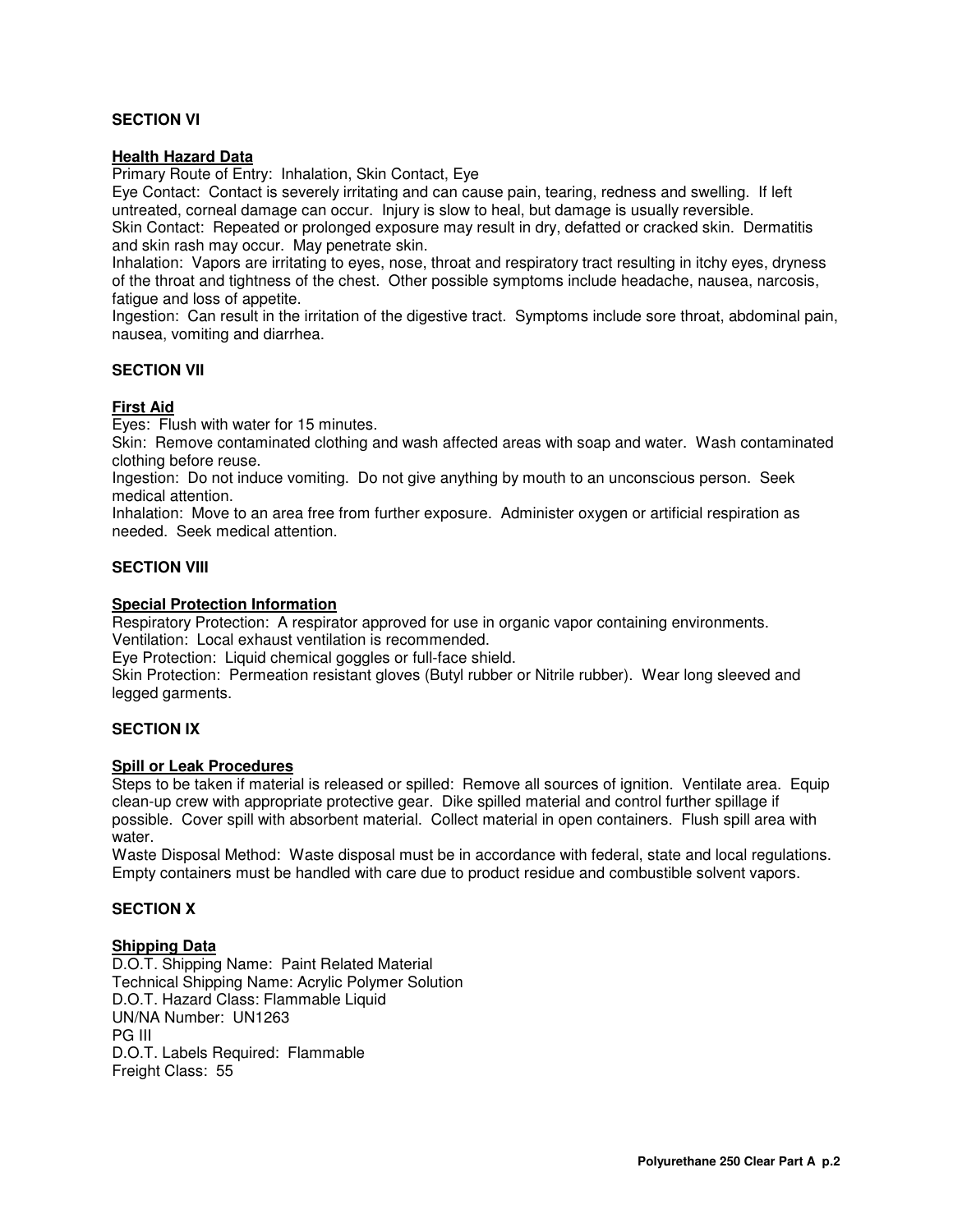

# **MATERIAL SAFETY DATA SHEET**

**Polyurethane 250 Part "B"** 

# **SECTION I**

#### **Product Identification and General Information**

Product Name: Polyurethane 250 Part B Date Prepared: 11/10/2009 HMIS Codes: H F R P 1-800-424-9300 2 3 1 G

# **SECTION II**

#### **Hazardous Ingredients**

Homopolymer of Hexamethylene Diisocyanate Methyl Amyl Ketone

# **SECTION III**

#### **Physical Data**

Vapor Pressure: 2.14mm Hg @ 20°C Evaporation Rate: N/A Percent Volatiles: 40

# **SECTION IV**

# **Fire and Explosion Hazard Data**

Flash Point: 122°F SETA Flash (ASTM D-3243) Flammable Limits: LEL: 1.3 @ 173°F UEL: 13.1 @ 283°F Extinguishing media: Foam, Dry Chemical, Carbon Dioxide. Do Not Use Water. Hazardous Combustion Products: Oxides of Carbon and Nitrogen. Special Fire Fighting Procedures: Firefighters should wear full emergency equipment with self-contained breathing apparatus. During fires irritating, toxic gases and smoke may be present from decomposition/combustion products. Fire and Explosion Hazards: Product will burn under fire conditions. Toxic, corrosive fumes may be emitted.

# **SECTION V**

# **Reactivity Data**

Stability: Stable Hazardous Polymerization: Will not occur. Incompatibility: Water, strong bases, strong acids, strong oxidizing agents and amines.

**SPECIALIZED FLOOR COATINGS & DECORATIVE CONCRETE SYSTEMS** 

Arizona Polymer Flooring . 7731 N. 68<sup>th</sup> Avenue . Glendale, AZ 85303 . Ph: 623.435.2277 OR 1.800.562.4921 . Fx: 623.435.8585 . www.apfepoxy.com

Product Class: Ester Solvent EEP 24 Hour Emergency Assistance: Chemtrec

| CAS#       | <b>OSHA PEL</b> | <b>ACGIH TLV</b> |
|------------|-----------------|------------------|
| 28182-81-2 | N/F             | N/F              |
| 110-43-0   | N/F             | N/F              |

Boiling Point: 350°F Solubility in Water: Insoluble, but reacts slowly Vapor Density: Heavier Than Air<br>
Specific Gravity: .98 <br>
Odor: Pleasant, Sweet Odor Odor: Pleasant, Sweet Odor